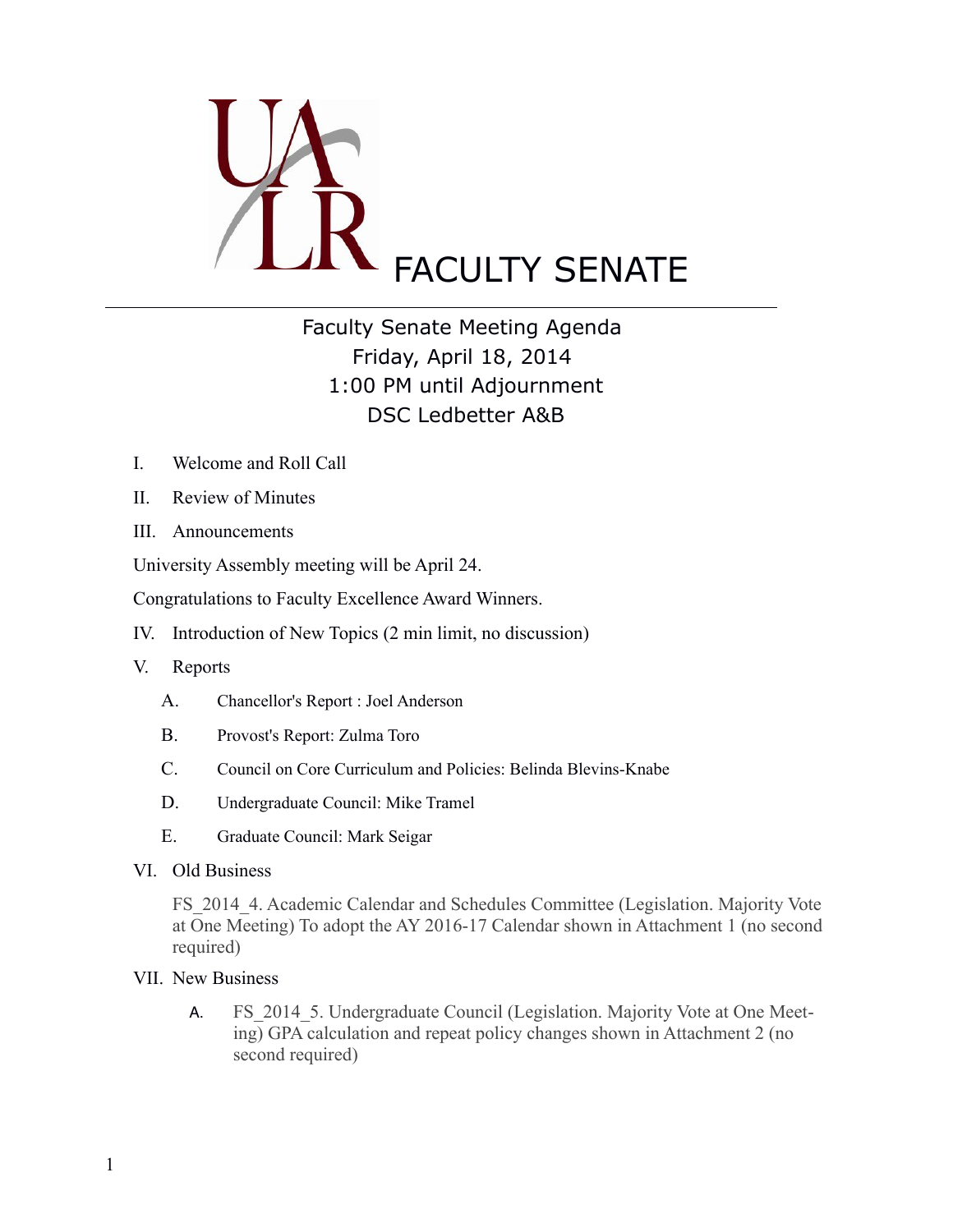- B. FS\_2014\_6. Graduate Council (Legislation. Majority Vote at One Meeting)  $4+\overline{1}$  and Credit Reservation Policy in Attachment 3 (no second required,  $4/5$ ) vote to suspend the rules)
- C. Discussion: eVersity
- VIII.Open Forum
- IX. Adjourn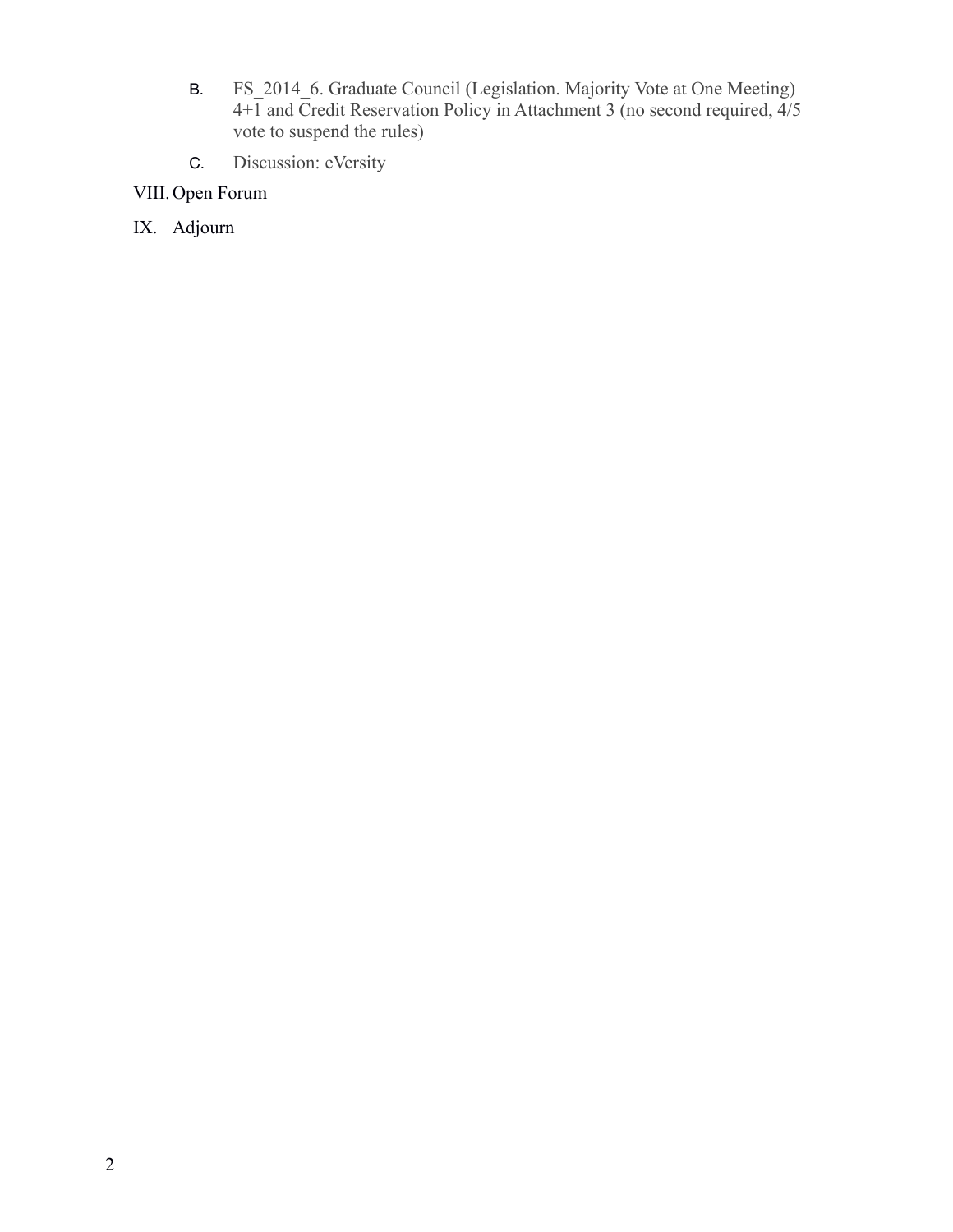# 2016-2017 Academic Calendar

*Fall Sixteen Week Semester Including Exam Week Option A Draft (4/18/2014)*

|    | Jan 2016             |  |  |           |   |               |  |  |  |  |
|----|----------------------|--|--|-----------|---|---------------|--|--|--|--|
| S. |                      |  |  | M T W T F |   | S             |  |  |  |  |
|    |                      |  |  |           | 1 | $\mathcal{D}$ |  |  |  |  |
| 3  |                      |  |  | 4 5 6 7 8 |   | $\mathbf Q$   |  |  |  |  |
|    | 10 11 12 13 14 15 16 |  |  |           |   |               |  |  |  |  |
|    | 17 18 19 20 21 22 23 |  |  |           |   |               |  |  |  |  |
|    | 24 25 26 27 28 29 30 |  |  |           |   |               |  |  |  |  |
| 31 |                      |  |  |           |   |               |  |  |  |  |

| Feb 2016 |  |  |  |  |                                                                                                         |  |  |  |  |  |
|----------|--|--|--|--|---------------------------------------------------------------------------------------------------------|--|--|--|--|--|
|          |  |  |  |  | S                                                                                                       |  |  |  |  |  |
|          |  |  |  |  |                                                                                                         |  |  |  |  |  |
|          |  |  |  |  |                                                                                                         |  |  |  |  |  |
|          |  |  |  |  |                                                                                                         |  |  |  |  |  |
|          |  |  |  |  |                                                                                                         |  |  |  |  |  |
| 28.29    |  |  |  |  |                                                                                                         |  |  |  |  |  |
|          |  |  |  |  |                                                                                                         |  |  |  |  |  |
|          |  |  |  |  | M T W T F<br>$1 \t2 \t3 \t4 \t5 \t6$<br>8 9 10 11 12 13<br>14 15 16 17 18 19 20<br>21 22 23 24 25 26 27 |  |  |  |  |  |

| Mar 2016 |                      |  |                 |  |  |     |  |  |  |
|----------|----------------------|--|-----------------|--|--|-----|--|--|--|
|          | S M T W T F          |  |                 |  |  | S   |  |  |  |
|          |                      |  | $1 \t2 \t3 \t4$ |  |  | - 5 |  |  |  |
|          | 6 7 8 9 10 11 12     |  |                 |  |  |     |  |  |  |
|          | 13 14 15 16 17 18 19 |  |                 |  |  |     |  |  |  |
|          | 20 21 22 23 24 25 26 |  |                 |  |  |     |  |  |  |
|          | 27 28 29 30 31       |  |                 |  |  |     |  |  |  |
|          |                      |  |                 |  |  |     |  |  |  |

| Apr 2016 |                      |  |  |  |    |                |  |  |  |
|----------|----------------------|--|--|--|----|----------------|--|--|--|
|          | S M T W T F          |  |  |  |    | S              |  |  |  |
|          |                      |  |  |  | 1. | $\overline{2}$ |  |  |  |
| 3        | 4 5 6 7 8            |  |  |  |    | $\mathbf Q$    |  |  |  |
|          | 10 11 12 13 14 15 16 |  |  |  |    |                |  |  |  |
|          | 17 18 19 20 21 22 23 |  |  |  |    |                |  |  |  |
|          | 24 25 26 27 28 29 30 |  |  |  |    |                |  |  |  |
|          |                      |  |  |  |    |                |  |  |  |

|   | <b>May 2016</b>             |  |                  |  |  |  |  |  |  |  |  |
|---|-----------------------------|--|------------------|--|--|--|--|--|--|--|--|
|   | S M T W T F S               |  |                  |  |  |  |  |  |  |  |  |
|   | $1 \t2 \t3 \t4 \t5 \t6 \t7$ |  |                  |  |  |  |  |  |  |  |  |
| 8 |                             |  | 9 10 11 12 13 14 |  |  |  |  |  |  |  |  |
|   | 15 16 17 18 19 20 21        |  |                  |  |  |  |  |  |  |  |  |
|   | 22 23 24 25 26 27 28        |  |                  |  |  |  |  |  |  |  |  |
|   | 29 30 31                    |  |                  |  |  |  |  |  |  |  |  |
|   |                             |  |                  |  |  |  |  |  |  |  |  |

| <b>Jun 2016</b>      |  |  |                 |  |   |  |  |  |  |
|----------------------|--|--|-----------------|--|---|--|--|--|--|
| S M T W T F          |  |  |                 |  | S |  |  |  |  |
|                      |  |  | $1 \t2 \t3 \t4$ |  |   |  |  |  |  |
| 5 6 7 8 9 10 11      |  |  |                 |  |   |  |  |  |  |
| 12 13 14 15 16 17 18 |  |  |                 |  |   |  |  |  |  |
| 19 20 21 22 23 24 25 |  |  |                 |  |   |  |  |  |  |
| 26 27 28 29 30       |  |  |                 |  |   |  |  |  |  |
|                      |  |  |                 |  |   |  |  |  |  |

#### **August**

- Fall Classes Begin
- 20 Saturday Classes Begin

#### **September**

 Labor Day Holiday, University Closed

#### **October**

 Fall Last Day to Drop an Individual Class with a Grade of W, 5pm

#### **November**

- 23 No Classes
- Thanksgiving Holiday, No Classes
- Thanksgiving Holiday, No Classes
- Thanksgiving Holiday, No Classes
- Classes Resume

#### **December**

- Fall Last Day of Classes; Last Day to Withdraw with a Grade of W, 5pm
- Consultation Day; Finals Begin
- Fall Last Final Exam
- Fall Grades Due at 12 Noon
- Commencement TBD

|    | $\text{In}12016$     |  |  |  |   |               |  |  |  |  |
|----|----------------------|--|--|--|---|---------------|--|--|--|--|
| S  | M T W T F            |  |  |  |   | S             |  |  |  |  |
|    |                      |  |  |  | 1 | $\mathcal{D}$ |  |  |  |  |
| 3  | 4 5 6 7 8            |  |  |  |   | $\mathbf Q$   |  |  |  |  |
|    | 10 11 12 13 14 15 16 |  |  |  |   |               |  |  |  |  |
|    | 17 18 19 20 21 22 23 |  |  |  |   |               |  |  |  |  |
|    | 24 25 26 27 28 29 30 |  |  |  |   |               |  |  |  |  |
| 31 |                      |  |  |  |   |               |  |  |  |  |

| Aug 2016 |                      |  |                         |  |  |  |  |  |  |
|----------|----------------------|--|-------------------------|--|--|--|--|--|--|
|          | S M T W T F S        |  |                         |  |  |  |  |  |  |
|          |                      |  | $1 \t2 \t3 \t4 \t5 \t6$ |  |  |  |  |  |  |
|          | 7 8 9 10 11 12 13    |  |                         |  |  |  |  |  |  |
|          | 14 15 16 17 18 19 20 |  |                         |  |  |  |  |  |  |
|          | 21 22 23 24 25 26 27 |  |                         |  |  |  |  |  |  |
|          | 28 29 30 31          |  |                         |  |  |  |  |  |  |
|          |                      |  |                         |  |  |  |  |  |  |

| Sep 2016             |  |  |    |                |    |  |  |  |  |
|----------------------|--|--|----|----------------|----|--|--|--|--|
| S M T W T F          |  |  |    |                | S  |  |  |  |  |
|                      |  |  | 1. | 2 <sup>3</sup> |    |  |  |  |  |
| 4 5 6 7 8 9          |  |  |    |                | 10 |  |  |  |  |
| 11 12 13 14 15 16 17 |  |  |    |                |    |  |  |  |  |
| 18 19 20 21 22 23 24 |  |  |    |                |    |  |  |  |  |
| 25 26 27 28 29 30    |  |  |    |                |    |  |  |  |  |
|                      |  |  |    |                |    |  |  |  |  |

|               | Oct 2016             |  |  |                   |  |  |  |  |  |  |
|---------------|----------------------|--|--|-------------------|--|--|--|--|--|--|
|               | S M T W T F S        |  |  |                   |  |  |  |  |  |  |
|               |                      |  |  |                   |  |  |  |  |  |  |
| $\mathbf{2}$  |                      |  |  | 3 4 5 6 7 8       |  |  |  |  |  |  |
| 9             |                      |  |  | 10 11 12 13 14 15 |  |  |  |  |  |  |
|               | 16 17 18 19 20 21 22 |  |  |                   |  |  |  |  |  |  |
|               | 23 24 25 26 27 28 29 |  |  |                   |  |  |  |  |  |  |
| $30 \quad 31$ |                      |  |  |                   |  |  |  |  |  |  |
|               |                      |  |  |                   |  |  |  |  |  |  |

| Nov 2016             |  |                     |  |  |  |  |  |  |  |
|----------------------|--|---------------------|--|--|--|--|--|--|--|
| S M T W T F S        |  |                     |  |  |  |  |  |  |  |
|                      |  | $1 \t2 \t3 \t4 \t5$ |  |  |  |  |  |  |  |
| 6 7 8 9 10 11 12     |  |                     |  |  |  |  |  |  |  |
| 13 14 15 16 17 18 19 |  |                     |  |  |  |  |  |  |  |
| 20 21 22 23 24 25 26 |  |                     |  |  |  |  |  |  |  |
| 27 (28 29 30         |  |                     |  |  |  |  |  |  |  |
|                      |  |                     |  |  |  |  |  |  |  |

|    |                      | Dec 2016 |    |                             |     |
|----|----------------------|----------|----|-----------------------------|-----|
| S. | M T W T F            |          |    |                             | S   |
|    |                      |          | 1. | $\mathcal{D}_{\mathcal{L}}$ | ි 3 |
|    | 4 5 6 7 8 9 10       |          |    |                             |     |
|    | 11 12 13 14 15 16 17 |          |    |                             |     |
|    | 18 19 20 21 22 23 24 |          |    |                             |     |
|    | 25 26 27 28 29 30 31 |          |    |                             |     |
|    |                      |          |    |                             |     |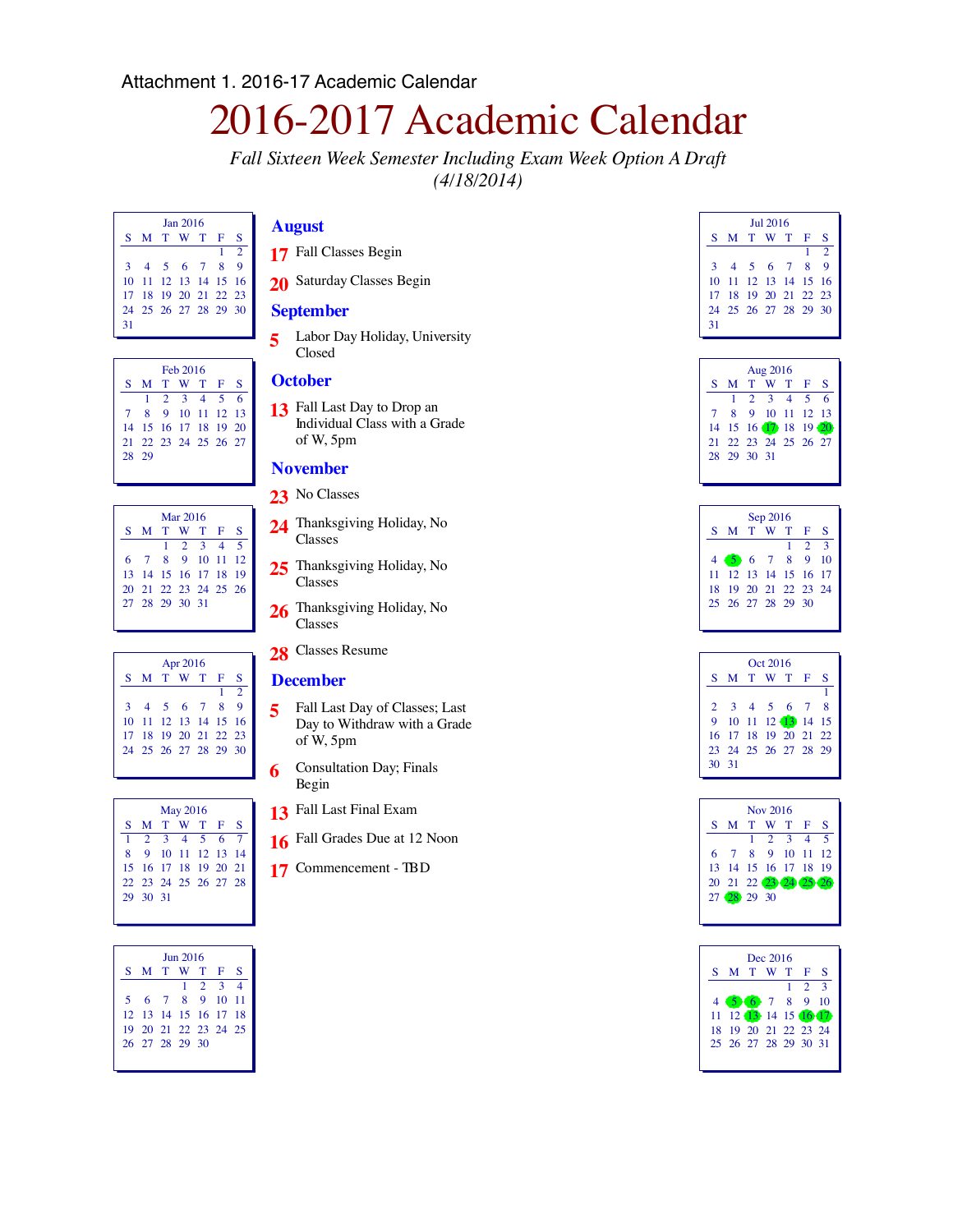# 2016-2017 Academic Calendar

*Spring Semester Draft (4/18/2014)*

| <b>Ian 2017</b> |                      |  |             |  |  |  |  |  |  |
|-----------------|----------------------|--|-------------|--|--|--|--|--|--|
|                 | S M T W T F S        |  |             |  |  |  |  |  |  |
|                 |                      |  | 2 3 4 5 6 7 |  |  |  |  |  |  |
| 8               | 9 10 11 12 13 14     |  |             |  |  |  |  |  |  |
|                 | 15 16 17 18 19 20 21 |  |             |  |  |  |  |  |  |
|                 | 22 23 24 25 26 27 28 |  |             |  |  |  |  |  |  |
|                 | 29 30 31             |  |             |  |  |  |  |  |  |
|                 |                      |  |             |  |  |  |  |  |  |

| Feb 2017 |                      |  |  |                 |  |  |  |  |  |
|----------|----------------------|--|--|-----------------|--|--|--|--|--|
|          | S M T W T F S        |  |  |                 |  |  |  |  |  |
|          |                      |  |  | $1 \t2 \t3 \t4$ |  |  |  |  |  |
|          | 5 6 7 8 9 10 11      |  |  |                 |  |  |  |  |  |
|          | 12 13 14 15 16 17 18 |  |  |                 |  |  |  |  |  |
|          | 19 20 21 22 23 24 25 |  |  |                 |  |  |  |  |  |
|          | 26 27 28             |  |  |                 |  |  |  |  |  |
|          |                      |  |  |                 |  |  |  |  |  |

| Mar 2017             |  |  |                 |  |  |  |  |  |  |
|----------------------|--|--|-----------------|--|--|--|--|--|--|
| S M T W T F S        |  |  |                 |  |  |  |  |  |  |
|                      |  |  | $1 \t2 \t3 \t4$ |  |  |  |  |  |  |
| 5 6 7 8 9 10 11      |  |  |                 |  |  |  |  |  |  |
| 12 13 14 15 16 17 18 |  |  |                 |  |  |  |  |  |  |
| 19 20 21 22 23 24 25 |  |  |                 |  |  |  |  |  |  |
| 26 27 28 29 30 31    |  |  |                 |  |  |  |  |  |  |
|                      |  |  |                 |  |  |  |  |  |  |

|    | Apr 2017             |  |                   |  |  |   |  |  |  |  |
|----|----------------------|--|-------------------|--|--|---|--|--|--|--|
|    | S M T W T F S        |  |                   |  |  |   |  |  |  |  |
|    |                      |  |                   |  |  | 1 |  |  |  |  |
|    | 2 3 4 5 6 7 8        |  |                   |  |  |   |  |  |  |  |
| 9  |                      |  | 10 11 12 13 14 15 |  |  |   |  |  |  |  |
|    | 16 17 18 19 20 21 22 |  |                   |  |  |   |  |  |  |  |
|    | 23 24 25 26 27 28 29 |  |                   |  |  |   |  |  |  |  |
| 30 |                      |  |                   |  |  |   |  |  |  |  |
|    |                      |  |                   |  |  |   |  |  |  |  |

| <b>May 2017</b> |                      |  |               |  |  |   |  |  |  |
|-----------------|----------------------|--|---------------|--|--|---|--|--|--|
| S.              |                      |  | M T W T F     |  |  | s |  |  |  |
|                 |                      |  |               |  |  |   |  |  |  |
|                 | 8                    |  | 9 10 11 12 13 |  |  |   |  |  |  |
|                 | 14 15 16 17 18 19 20 |  |               |  |  |   |  |  |  |
|                 | 21 22 23 24 25 26 27 |  |               |  |  |   |  |  |  |
|                 | 28 29 30 31          |  |               |  |  |   |  |  |  |
|                 |                      |  |               |  |  |   |  |  |  |

| <b>Iun 2017</b>          |                      |  |  |  |  |    |  |  |  |  |
|--------------------------|----------------------|--|--|--|--|----|--|--|--|--|
| S.                       | M T W T F            |  |  |  |  | s  |  |  |  |  |
| 3<br>$\mathcal{L}$<br>1. |                      |  |  |  |  |    |  |  |  |  |
|                          | 4 5 6 7 8 9          |  |  |  |  | 10 |  |  |  |  |
|                          | 11 12 13 14 15 16 17 |  |  |  |  |    |  |  |  |  |
|                          | 18 19 20 21 22 23 24 |  |  |  |  |    |  |  |  |  |
|                          | 25 26 27 28 29 30    |  |  |  |  |    |  |  |  |  |
|                          |                      |  |  |  |  |    |  |  |  |  |

#### **January**

- Spring Classes Begin
- Saturday Classes Begin
- Martin Luther King, Jr., Holiday; no classes

#### **March**

- Spring Last Day to Drop an Individual Class with a Grade of W, 5pm
- 15 Incomplete Deadline for Fall
- Spring Break TBD

#### **May**

- Spring Last Day of Classes; Last Day to Withdraw with a Grade of W, 5pm
- Consultation Day; Finals Begin
- Last Day of Finals
- Spring Grades Due by Noon
- Commencement TBD

| <b>Iul 2017</b> |                      |  |  |  |  |  |  |  |  |
|-----------------|----------------------|--|--|--|--|--|--|--|--|
|                 | S M T W T F S        |  |  |  |  |  |  |  |  |
|                 |                      |  |  |  |  |  |  |  |  |
|                 | 2 3 4 5 6 7 8        |  |  |  |  |  |  |  |  |
|                 | 9 10 11 12 13 14 15  |  |  |  |  |  |  |  |  |
|                 | 16 17 18 19 20 21 22 |  |  |  |  |  |  |  |  |
|                 | 23 24 25 26 27 28 29 |  |  |  |  |  |  |  |  |
| $30 \quad 31$   |                      |  |  |  |  |  |  |  |  |

| Aug 2017 |                      |  |  |                 |  |     |  |  |  |
|----------|----------------------|--|--|-----------------|--|-----|--|--|--|
|          | SMTWTFS              |  |  |                 |  |     |  |  |  |
|          |                      |  |  | $1 \t2 \t3 \t4$ |  | - 5 |  |  |  |
|          | 6 7 8 9 10 11 12     |  |  |                 |  |     |  |  |  |
|          | 13 14 15 16 17 18 19 |  |  |                 |  |     |  |  |  |
|          | 20 21 22 23 24 25 26 |  |  |                 |  |     |  |  |  |
|          | 27 28 29 30 31       |  |  |                 |  |     |  |  |  |
|          |                      |  |  |                 |  |     |  |  |  |

| Sep 2017 |                      |  |  |  |   |             |  |  |
|----------|----------------------|--|--|--|---|-------------|--|--|
|          | S M T W T F          |  |  |  |   | S           |  |  |
|          |                      |  |  |  | 1 | $\cdot$ 2   |  |  |
|          | 3 4 5 6 7 8          |  |  |  |   | $\mathbf Q$ |  |  |
|          | 10 11 12 13 14 15 16 |  |  |  |   |             |  |  |
|          | 17 18 19 20 21 22 23 |  |  |  |   |             |  |  |
|          | 24 25 26 27 28 29 30 |  |  |  |   |             |  |  |
|          |                      |  |  |  |   |             |  |  |

| Oct 2017 |                             |  |  |  |  |  |  |  |  |
|----------|-----------------------------|--|--|--|--|--|--|--|--|
|          | S M T W T F S               |  |  |  |  |  |  |  |  |
|          | $1 \t2 \t3 \t4 \t5 \t6 \t7$ |  |  |  |  |  |  |  |  |
|          | 8 9 10 11 12 13 14          |  |  |  |  |  |  |  |  |
|          | 15 16 17 18 19 20 21        |  |  |  |  |  |  |  |  |
|          | 22 23 24 25 26 27 28        |  |  |  |  |  |  |  |  |
|          | 29 30 31                    |  |  |  |  |  |  |  |  |
|          |                             |  |  |  |  |  |  |  |  |

| Nov 2017 |                      |  |  |                 |  |  |  |  |  |
|----------|----------------------|--|--|-----------------|--|--|--|--|--|
|          | S M T W T F S        |  |  |                 |  |  |  |  |  |
|          |                      |  |  | $1 \t2 \t3 \t4$ |  |  |  |  |  |
|          | 5 6 7 8 9 10 11      |  |  |                 |  |  |  |  |  |
|          | 12 13 14 15 16 17 18 |  |  |                 |  |  |  |  |  |
|          | 19 20 21 22 23 24 25 |  |  |                 |  |  |  |  |  |
|          | 26 27 28 29 30       |  |  |                 |  |  |  |  |  |
|          |                      |  |  |                 |  |  |  |  |  |

|    | Dec 2017             |           |  |  |   |                |  |  |  |  |
|----|----------------------|-----------|--|--|---|----------------|--|--|--|--|
| S. |                      | M T W T F |  |  |   | S              |  |  |  |  |
|    |                      |           |  |  | 1 | $\overline{2}$ |  |  |  |  |
|    | 3 4 5 6 7 8          |           |  |  |   | $\mathbf Q$    |  |  |  |  |
|    | 10 11 12 13 14 15 16 |           |  |  |   |                |  |  |  |  |
|    | 17 18 19 20 21 22 23 |           |  |  |   |                |  |  |  |  |
|    | 24 25 26 27 28 29 30 |           |  |  |   |                |  |  |  |  |
| 31 |                      |           |  |  |   |                |  |  |  |  |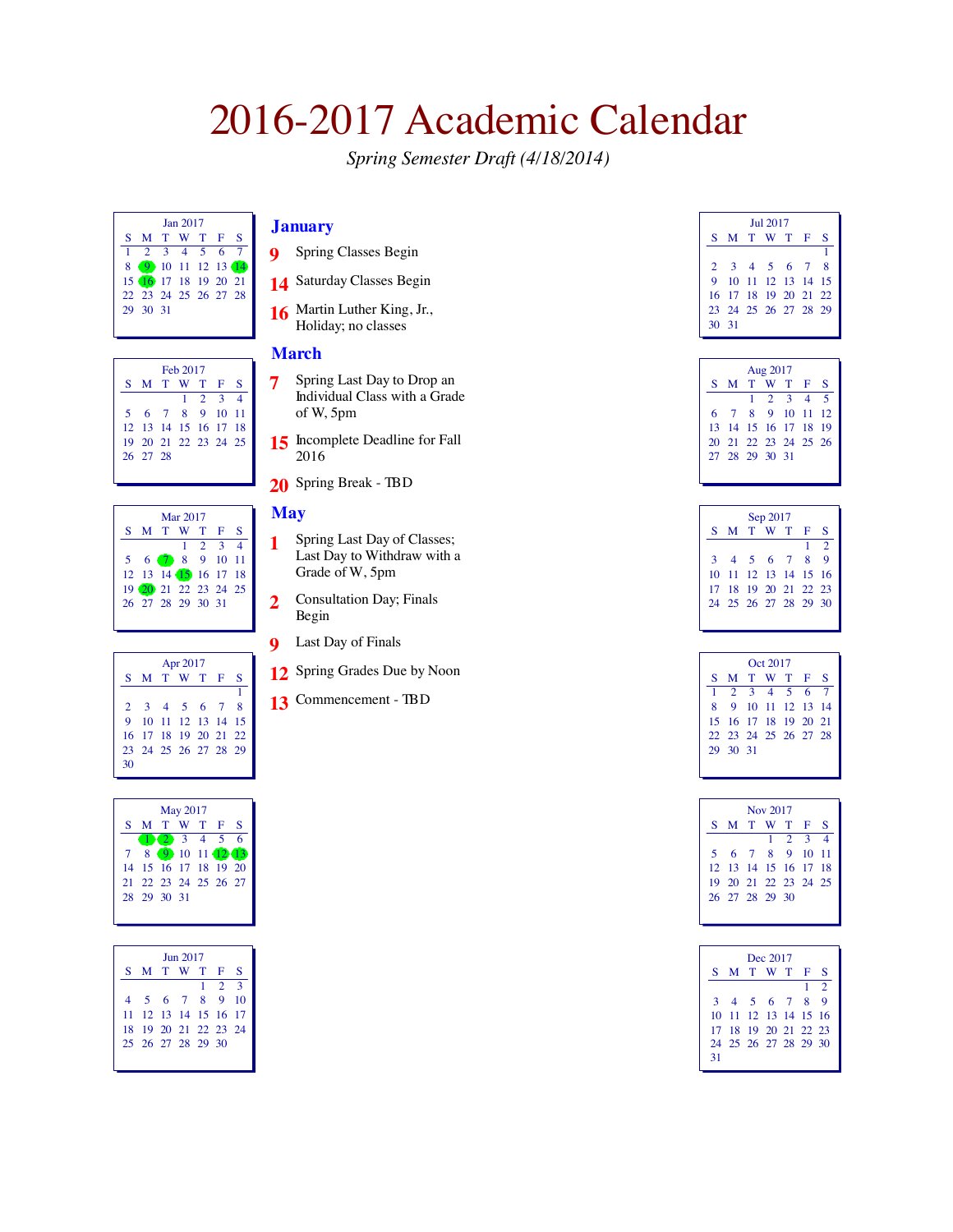# 2016-2017 Academic Calendar

*Summer Semester Draft (4/18/2014)*

| <b>Ian 2017</b> |                      |  |  |                  |  |  |  |  |  |
|-----------------|----------------------|--|--|------------------|--|--|--|--|--|
|                 | S M T W T F S        |  |  |                  |  |  |  |  |  |
| 1               | 2 3 4 5 6 7          |  |  |                  |  |  |  |  |  |
| $\mathbf{R}$    |                      |  |  | 9 10 11 12 13 14 |  |  |  |  |  |
|                 | 15 16 17 18 19 20 21 |  |  |                  |  |  |  |  |  |
|                 | 22 23 24 25 26 27 28 |  |  |                  |  |  |  |  |  |
|                 | 29 30 31             |  |  |                  |  |  |  |  |  |
|                 |                      |  |  |                  |  |  |  |  |  |

| Feb 2017             |  |  |                 |  |   |  |  |  |  |
|----------------------|--|--|-----------------|--|---|--|--|--|--|
| S M T W T F          |  |  |                 |  | S |  |  |  |  |
|                      |  |  | $1 \t2 \t3 \t4$ |  |   |  |  |  |  |
| 5 6 7 8 9 10 11      |  |  |                 |  |   |  |  |  |  |
| 12 13 14 15 16 17 18 |  |  |                 |  |   |  |  |  |  |
| 19 20 21 22 23 24 25 |  |  |                 |  |   |  |  |  |  |
| 26 27 28             |  |  |                 |  |   |  |  |  |  |
|                      |  |  |                 |  |   |  |  |  |  |

| Mar 2017             |  |  |                 |  |  |  |  |  |  |
|----------------------|--|--|-----------------|--|--|--|--|--|--|
| S M T W T F S        |  |  |                 |  |  |  |  |  |  |
|                      |  |  | $1 \t2 \t3 \t4$ |  |  |  |  |  |  |
| 5 6 7 8 9 10 11      |  |  |                 |  |  |  |  |  |  |
| 12 13 14 15 16 17 18 |  |  |                 |  |  |  |  |  |  |
| 19 20 21 22 23 24 25 |  |  |                 |  |  |  |  |  |  |
| 26 27 28 29 30 31    |  |  |                 |  |  |  |  |  |  |
|                      |  |  |                 |  |  |  |  |  |  |

|    | Apr 2017             |  |                   |  |  |   |  |  |  |  |
|----|----------------------|--|-------------------|--|--|---|--|--|--|--|
|    | S M T W T F          |  |                   |  |  | S |  |  |  |  |
|    |                      |  |                   |  |  | 1 |  |  |  |  |
|    | 2 3 4 5 6 7 8        |  |                   |  |  |   |  |  |  |  |
| 9  |                      |  | 10 11 12 13 14 15 |  |  |   |  |  |  |  |
|    | 16 17 18 19 20 21 22 |  |                   |  |  |   |  |  |  |  |
|    | 23 24 25 26 27 28 29 |  |                   |  |  |   |  |  |  |  |
| 30 |                      |  |                   |  |  |   |  |  |  |  |



|   | $\text{Im } 2017$    |  |           |  |                |              |  |  |  |  |
|---|----------------------|--|-----------|--|----------------|--------------|--|--|--|--|
| s |                      |  | M T W T F |  |                | s            |  |  |  |  |
|   |                      |  |           |  | $\overline{2}$ | $\mathbf{R}$ |  |  |  |  |
|   | 4 5 6 7 8 9 10       |  |           |  |                |              |  |  |  |  |
|   | 11 12 13 14 15 16 17 |  |           |  |                |              |  |  |  |  |
|   | 18 19 20 21 22 23 24 |  |           |  |                |              |  |  |  |  |
|   | 25 26 27 28 29 30    |  |           |  |                |              |  |  |  |  |
|   |                      |  |           |  |                |              |  |  |  |  |

## **May**

- **22** Summer 1 and 2 Classes Begin
- 29 Memorial Day Holiday

#### **June**

- **9** Summer 2 Last Day to Withdraw from all Classes with a grade of W, by 5 pm
- **12** Summer 3 Classes Begin TBD
- **23** Summer 2 Last Day to Withdraw from all Classes with a grade of W, by 5 pm
- **26** Summer 2 Last Day of Classes; Final Exams
- 28 Summer 2 Grades Due by 12 Noon
- **29** Summer 1 Last Day to Drop an Individual Class with Grade of W

#### **July**

- **4** Independence Day Holiday; no classes
- **5** Summer 4 Classes Begin
- **12** Summer 3 Last Day to Withdraw from all Classes with a grade of W, by 5 pm
- **24** Summer 4 Last Day to Drop an Individual Class
- **31** Summer 1 Last Day to Withdraw from all Classes with a Grade of W

#### **August**

- **1** Summer 1 Last Day of Class; Final Exams
	- Summer 3 Last Day to Withdraw With a Grade of W, by 5 pm
- **2** Summer 3 Last Day of Classes; Final Exams
- **3** Summer 1 Grades are Due by 12 noon
- **4** Summer 3 Grades Due at 12 Noon
- **7** Summer 4 Last Day to Withdraw from all Classes with a grade of W, by 5 pm
- **8** Summer 4 Last Day of Class; Final Exams
- **10** Summer 4 Grades Are Due by 12 Noon





| Sep 2017 |                      |       |  |           |     |               |  |  |  |
|----------|----------------------|-------|--|-----------|-----|---------------|--|--|--|
| S        |                      |       |  | M T W T F |     | S             |  |  |  |
|          |                      |       |  |           | 1   | $\mathcal{D}$ |  |  |  |
| 3        | $\overline{4}$       | 5 6 7 |  |           | - 8 | $\mathbf{Q}$  |  |  |  |
|          | 10 11 12 13 14 15 16 |       |  |           |     |               |  |  |  |
|          | 17 18 19 20 21 22 23 |       |  |           |     |               |  |  |  |
|          | 24 25 26 27 28 29 30 |       |  |           |     |               |  |  |  |
|          |                      |       |  |           |     |               |  |  |  |

| Oct 2017 |                      |                  |  |  |  |  |  |  |  |
|----------|----------------------|------------------|--|--|--|--|--|--|--|
| $S_{-}$  |                      | M T W T F S      |  |  |  |  |  |  |  |
| 1        | 2 3 4 5 6 7          |                  |  |  |  |  |  |  |  |
| 8.       |                      | 9 10 11 12 13 14 |  |  |  |  |  |  |  |
|          | 15 16 17 18 19 20 21 |                  |  |  |  |  |  |  |  |
|          | 22 23 24 25 26 27 28 |                  |  |  |  |  |  |  |  |
|          | 29 30 31             |                  |  |  |  |  |  |  |  |
|          |                      |                  |  |  |  |  |  |  |  |

| Nov 2017 |                      |  |  |                 |  |  |  |  |  |
|----------|----------------------|--|--|-----------------|--|--|--|--|--|
|          | S M T W T F S        |  |  |                 |  |  |  |  |  |
|          |                      |  |  | $1 \t2 \t3 \t4$ |  |  |  |  |  |
|          | 5 6 7 8 9 10 11      |  |  |                 |  |  |  |  |  |
|          | 12 13 14 15 16 17 18 |  |  |                 |  |  |  |  |  |
|          | 19 20 21 22 23 24 25 |  |  |                 |  |  |  |  |  |
|          | 26 27 28 29 30       |  |  |                 |  |  |  |  |  |
|          |                      |  |  |                 |  |  |  |  |  |

|    | Dec 2017             |           |  |  |   |                |  |  |  |  |
|----|----------------------|-----------|--|--|---|----------------|--|--|--|--|
| S. |                      | M T W T F |  |  |   | s              |  |  |  |  |
|    |                      |           |  |  | 1 | $\overline{2}$ |  |  |  |  |
|    | 3 4 5 6 7 8          |           |  |  |   | - 9            |  |  |  |  |
|    | 10 11 12 13 14 15 16 |           |  |  |   |                |  |  |  |  |
|    | 17 18 19 20 21 22 23 |           |  |  |   |                |  |  |  |  |
|    | 24 25 26 27 28 29 30 |           |  |  |   |                |  |  |  |  |
| 31 |                      |           |  |  |   |                |  |  |  |  |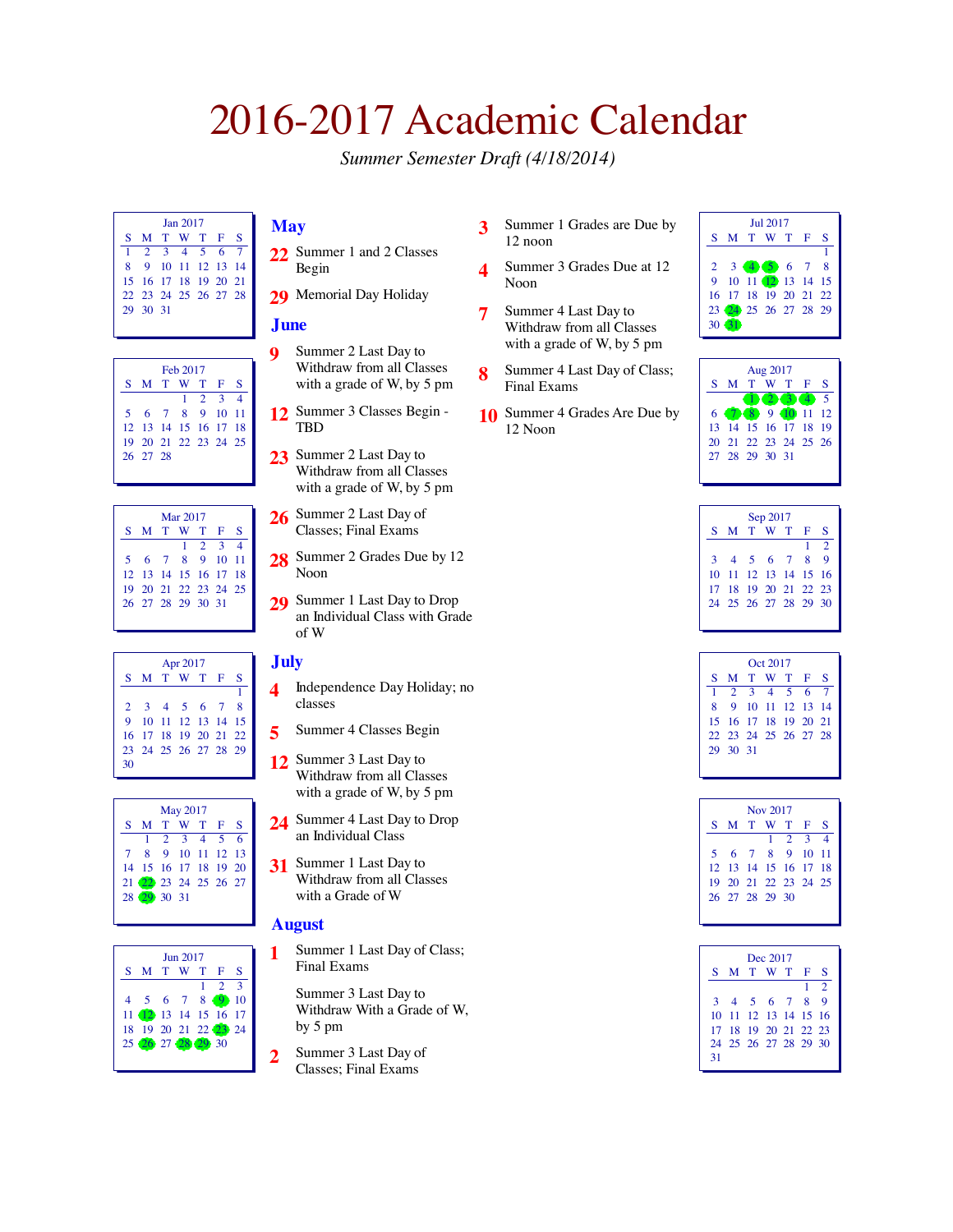## Attachment 2. Motion from Undergraduate Council Grade Point Average/Repeated Courses

Motion: The undergraduate catalog will be modified as follows:

1. In the section "Grades and Grading System" on page 30 of the 2013-2014 Undergraduate Catalog, immediately after the table defining the "Permanent" letter grades," insert the following paragraphs:

The following algorithm is used to calculate the grade point average. When an earned letter grade (A, B, C, D, or F) has been recorded for a course, its credit hours count as number of hours attempted. For each course with an earned letter grade, the number of quality points earned for that course is the product of its credit hours and the point value for the grade. For example a grade of "B" in a 4-hour course earns 12 quality points. The grade point average is the total number of quality points divided by the total number of hours attempted.

"Hours attempted" is different from "hours earned." For example, if a student takes ENGL 2335 twice, earning a "C" the first time and a "B" the second time, then for this course 6 hours have been attempted, but only 3 hours earned. In this example, the total number of quality points for the six hours attempted is  $(2 \times 3)+(3 \times 3)=15$ . The grade point average for these two attempts is  $15/6=2.5$ .

2. The section "Repeated Courses" on page 31 will be replaced with the following:

A course for which the grade of "A" has been rewarded cannot be repeated. An exception to this policy can be made if the department chair determines that the content at the time the course was taken is obsolete with respect to the current standard or that enough time has elapsed that the student needs to take the course as a refresher. This policy does not apply to courses with a catalog description specifying that they can be taken multiple times for credit.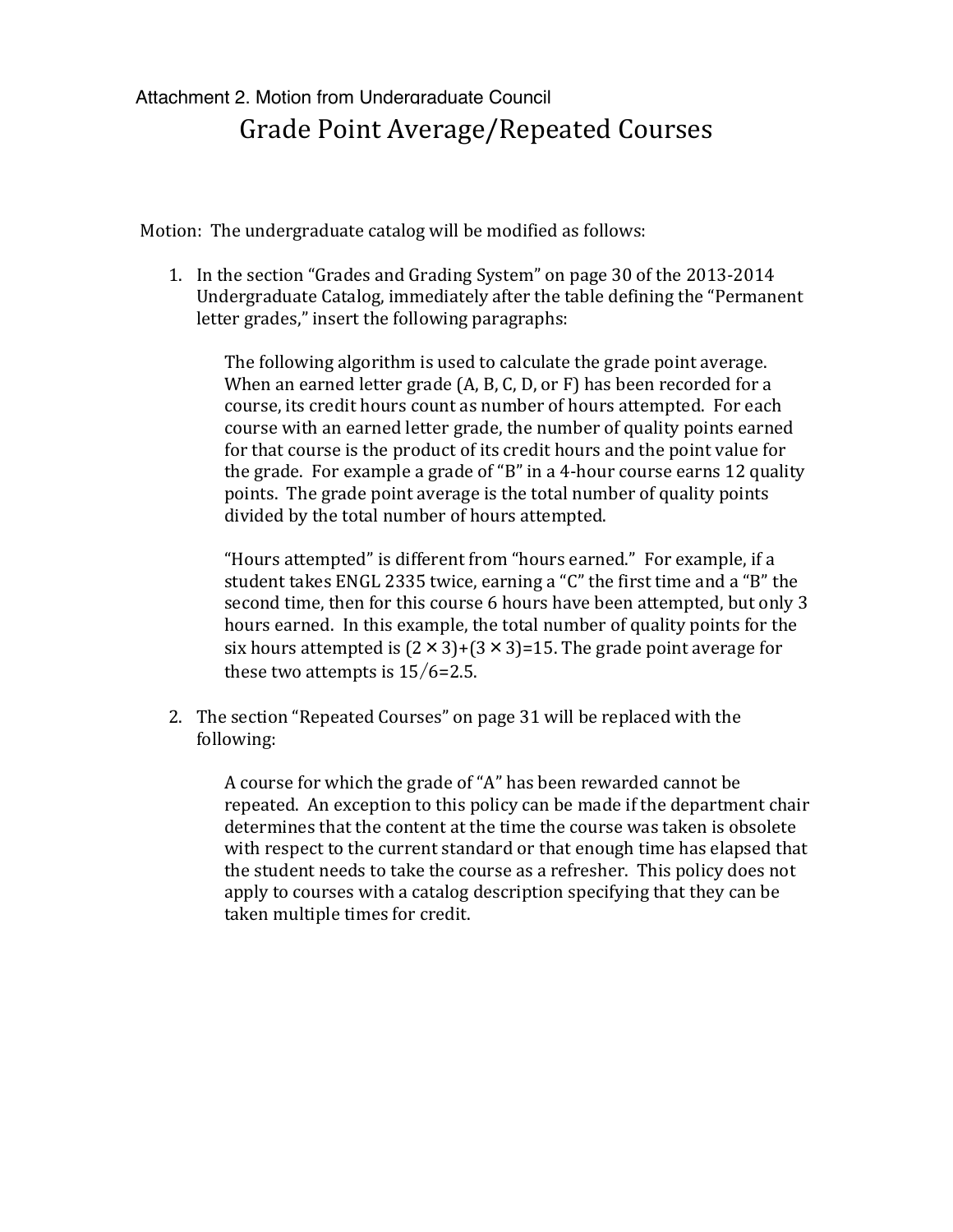Attachment 3. 4+1 and Credit Reservation Policy

## **Policy: Graduate Credit Earned by Undergraduates**

## **4+1 Early Entry Program**

**Description:** Exceptional UALR undergraduate students may apply and be accepted to select graduate programs and begin working toward their graduate degree while completing their baccalaureate degree. The 4+1 early entry program will allow participating students to combine their undergraduate studies with related graduate-level work. Additionally, it will enable them to complete their graduate degree in a shorter amount of time than the traditional path.

### **Admissions Requirements:**

- Undergraduate students may apply and be accepted any time after completing 75 or more hours of undergraduate coursework. However, at least 90 hours of undergraduate coursework must have been completed by the time the first graduate course is taken.
- All applicants must have at least a 3.2 overall GPA.
- All applicants must complete an application for and be accepted into the desired graduate program and the UALR Graduate School.
- All applicants must complete an Early-Entry Program form and have it approved by the graduate coordinator and the Graduate School. This form must be approved **before** the student begins graduate coursework. Failure to obtain prior approval negates the ability to "double count" courses.
- Specific programs may have more rigorous admissions criteria. The student should contact the desired program to determine these requirements before applying.

#### **Graduate Credit:**

- Once accepted into a graduate program, students can take up to 12 hours of graduate coursework, which will count towards both the baccalaureate degree and the graduate degree. Individual graduate programs may allow fewer graduate hours to be taken at the undergraduate level; students should check with their prospective program to determine these limits.
- Students must finish their baccalaureate degrees before they complete 15 hours of graduate coursework.

## **Program Restrictions:**

- To ensure that they follow the proper degree plan, students must meet with a graduate-level advisor upon acceptance to the 4+1 program to map out the graduate courses they will take.
- Accepted students will have provisional status in the graduate program, pending the award of their baccalaureate degree.
- If, at the end of his/her baccalaureate degree, a 4+1 student has failed to meet the Graduate School admission requirement of a 3.0 overall undergraduate GPA with no grades below a B, she/he will be dismissed from the graduate program.
- Students accepted into the 4+1 program will be subject to the same policies as traditionally matriculated graduate students.
- The 4+1 program may not be used in conjunction with the credit reservation program; therefore, no graduate courses taken before admission to the 4+1 program may be applied to a graduate degree.